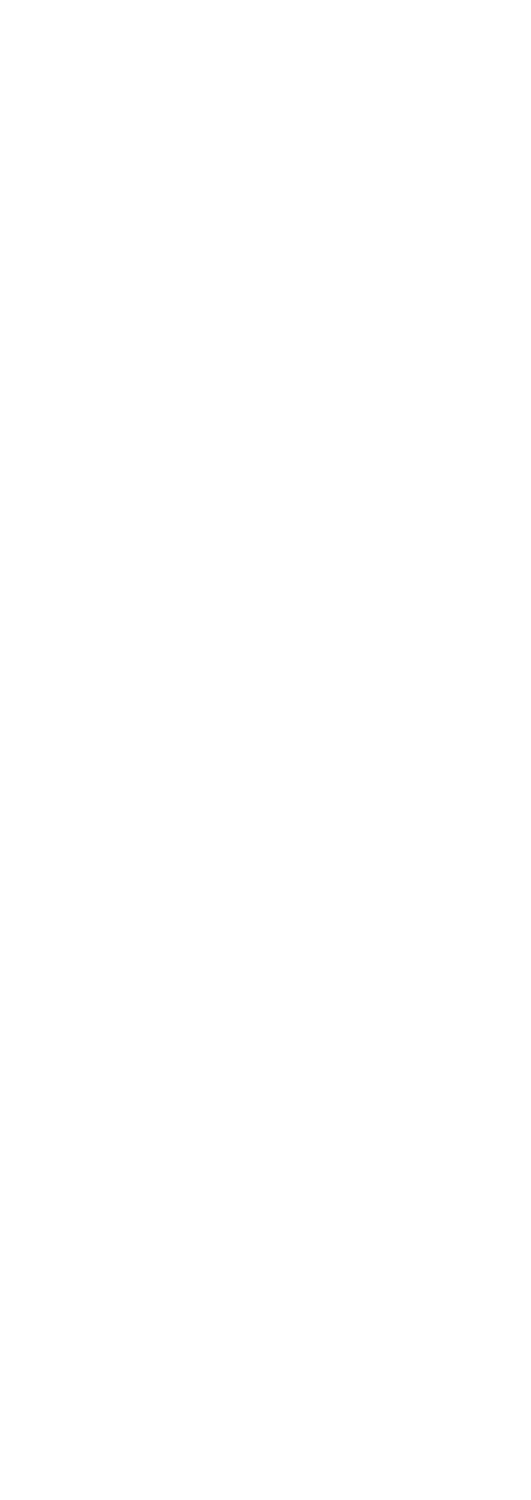# **TAPAS, BURGERS & SALADS**

| IMPAS, DURUERS & SALADS                                                                                                        |          |
|--------------------------------------------------------------------------------------------------------------------------------|----------|
| 8 each or 3 for 20<br><b>TAPAS</b>                                                                                             |          |
| mushroom arancini, truffle mayo                                                                                                |          |
| sautéed chorizo                                                                                                                |          |
| cajun beef strips, chilli aioli gf                                                                                             |          |
| grilled lamb sausages gf                                                                                                       |          |
| panko chicken, Sriracha Mayo                                                                                                   |          |
| garlic prawns gf                                                                                                               |          |
| chilli & coriander squid, lightly fried, lime mayo                                                                             |          |
| Adelphi Steak Sandwich                                                                                                         | 24       |
| salad, cheddar, mustard, pickle, mayo, onion                                                                                   |          |
| Adelphi Vegan Burger<br>mushroom and bulgur wheat pattie, vegan bun, vegan<br>mayo, salad, side salad with vinaigrette         | 26       |
| <b>Triple Decker Club Sandwich</b>                                                                                             | 25       |
| egg, bacon, cheese, chicken, ham, salad                                                                                        |          |
| Wagyu Burger                                                                                                                   | 24       |
| salad, tomato relish, pickle, bacon, cheese, mayo, mustard                                                                     |          |
| <b>Texan Double Beef Burger</b><br>Wagyu & shredded braised beef, chipotle sauce, salad,<br>smoked cheddar                     | 26       |
| Teriyaki Chicken Burger<br>crumbed chicken breast, lightly friend then tossed in<br>teriyaki sauce, slaw                       | 23       |
| <b>Crunchy Mushroom Burger</b><br>balsamic roasted field mushroom, feta, truffle mayo, salad,<br>sweet potato chips            | 22       |
| Beer Battered Fish 'n' Chips<br>Adelphi chips                                                                                  | 28       |
| <b>Spicy Chicken Wings</b><br>Frank's Redhot buffalo wing sauce, blue cheese dip                                               | 15       |
| Crispy Potato Wedges or Adelphi Chips<br>sour cream or aioli                                                                   | 10       |
| Soup <i>qf</i><br>with salad bar                                                                                               | 10<br>22 |
| <b>Classic Caesar Salad</b><br>with chicken                                                                                    | 18<br>21 |
| Jamaican Chicken Jerk Salad gf<br>coconut rice & quinoa, black eye beans, avocado, capsicum,<br>iceberg, lime & thyme dressing | 23       |

## **PIZZA -** *from 4pm*

| <b>Cheese &amp; Tomato</b>                       | 22 |
|--------------------------------------------------|----|
| Buffalo Chicken, Mushroom, Red Onion,            |    |
| Rocket & Feta                                    | 23 |
| <b>Salami &amp; Chorizo with Cherry Tomatoes</b> | 23 |
| Seafood Marinara                                 | 25 |
|                                                  |    |

# **COFFEE**

| <b>Espresso</b>   | 3.5 | Mocha                | 3.9 |
|-------------------|-----|----------------------|-----|
| <b>Macchiato</b>  | 3.9 | Long Macchiato       | 3.9 |
| Cappuccino        | 3.9 | <b>Hot Chocolate</b> | 3.9 |
| Latte             | 39  | Chai Latte           | 3.9 |
| <b>Flat White</b> | 3.9 | Affogato             | 8.5 |
| Long Black        | 3.9 |                      |     |

#### **TEA**

| <b>English Breakfast</b> |     | 3.9 Peppermint | 3.9 |
|--------------------------|-----|----------------|-----|
| Earl Grev                | 3.9 | Camomile       | 3.9 |
| Green                    | 3.9 | Lemon & Ginger | 3.9 |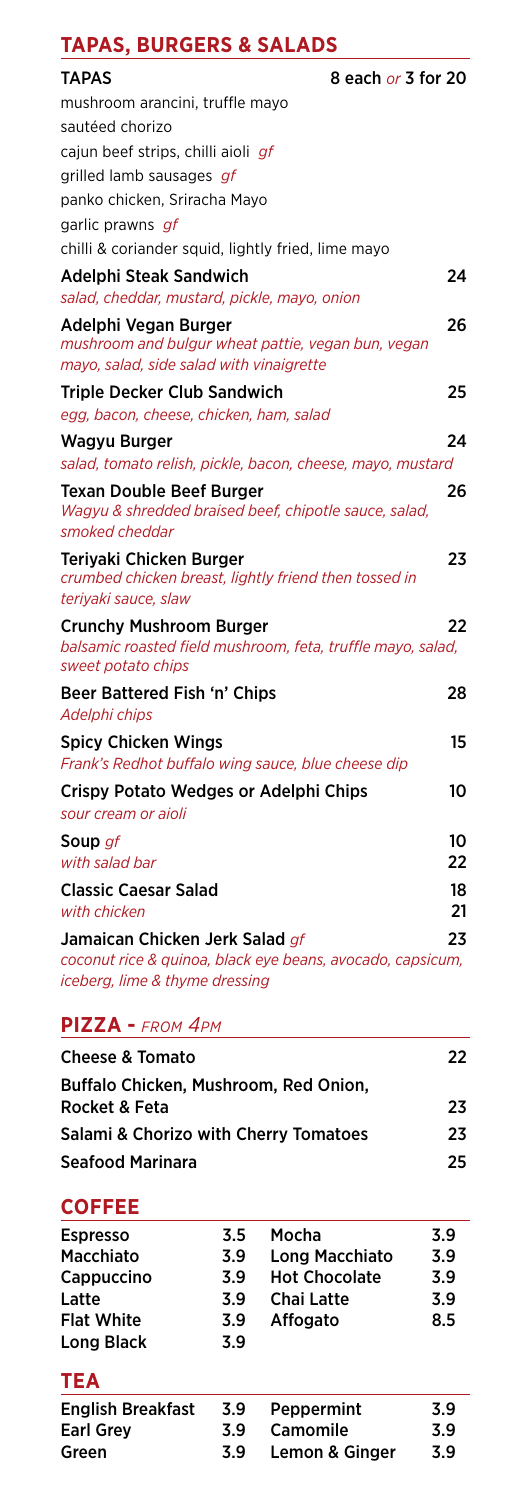| <b>BEER ON TAP</b>                 | SΜ  | LGE  |
|------------------------------------|-----|------|
| <b>James Squire</b>                |     |      |
| <b>Orchard Crush Apple Cider</b>   | 7.5 | 12.0 |
| Swan Draught                       | 6.5 | 11.5 |
| Hahn Super Dry 3.5                 | 6.0 | 10.5 |
| Weihenstephan Hefe                 | 7.8 | 12.0 |
| Heineken                           | 7.8 | 12.0 |
| Kilkenny Cream Ale                 | 7.0 | 11.5 |
| <b>Guinness</b>                    | 7.0 | 11.5 |
| Stella Artois                      | 7.8 | 12.0 |
| Rogers' Amber Ale                  | 6.5 | 11.5 |
| Feral Hop Hog                      | 7.8 | 12.0 |
| James Squire 'Chancer' Golden Ale  | 7.0 | 11.8 |
| James Squire '150 Lashes' Pale Ale | 7.0 | 11.8 |
| Kirin                              | 7.8 | 12.0 |
| <b>Guest Beer</b>                  |     |      |
| Guest Beer                         |     |      |

# **BEER IN A BOTTLE**

#### Australian

| <b>Hahn Premium Light</b>          | 8.5  |
|------------------------------------|------|
| <b>XXXX Summer Bright</b>          | 8.5  |
| <b>James Boags Premium</b>         | 9.5  |
| James Squire Jack Of Spades Porter | 9.8  |
| <b>Little Creatures Pale Ale</b>   | 9.8  |
| Little Creatures Dog Days - can    | 9.8  |
| <b>Redback Original</b>            | 9.5  |
| Matso's Mango Beer                 | 9.8  |
| <b>Pure Blonde</b>                 | 9.5  |
| Crown Lager                        | 9.5  |
| Kozciuszko Pale Ale                | 9.8  |
| <b>Matso's Ginger Beer</b>         | 9.8  |
| <b>Black Brewing IPA - can</b>     | 11.8 |
| <b>Imported</b>                    |      |
| <b>Heineken 3 NDL</b>              | 9.0  |
| <b>Corona MEX</b>                  | 10.5 |
| <b>Heineken NDL</b>                | 10.5 |
| Peroni ITA                         | 10.5 |
| <b>Duvel BEL</b>                   | 12.0 |
| <b>Chimay BEL</b>                  | 12.0 |
| Holsten - Alcohol free DEU         | 8.5  |
| Bards American lager - gf          | 9.0  |

## **CIDER**

| Napoleone & Co Apple          | 9.5  |
|-------------------------------|------|
| Napoleone & Co Pear           | 9.5  |
| <b>Magners</b>                | 9.5  |
| Rekorderlig Mango - Raspberry | 14.0 |
| Rekorderlig Strawberry - Lime | 14.0 |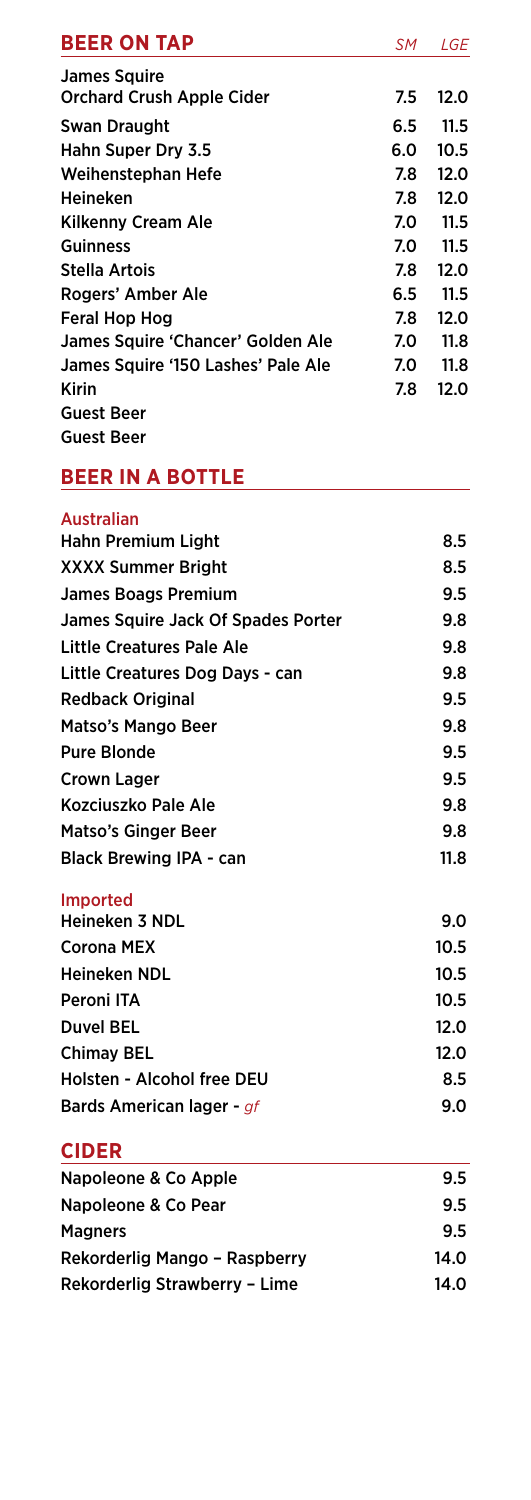# **SPARKLING / CHAMPAGNE**

| G                                          | B   |
|--------------------------------------------|-----|
|                                            |     |
| 10                                         | 48  |
| 12                                         | 55  |
|                                            |     |
| 13                                         | 60  |
|                                            |     |
| 13                                         | 60  |
|                                            |     |
|                                            | 52  |
| G                                          | R   |
|                                            |     |
| 23                                         | 120 |
|                                            | 135 |
|                                            | 95  |
|                                            | 125 |
|                                            |     |
| 25                                         | 165 |
| Moët & Chandon Vintage 2006 Champagne, FRA | 180 |
|                                            | 190 |
|                                            | 11  |

# **WHITE WINE**

| <b>RIESLING</b>                                                                 | G  | В  |
|---------------------------------------------------------------------------------|----|----|
| Jim Barry Watervale                                                             |    |    |
| Riesling Clare Valley, SA                                                       | 11 | 52 |
| Langmeil 'Live Wire' Riesling<br>(medium sweet) Eden Valley, SA                 | 10 | 48 |
| <b>Leeuwin Estate</b><br>'Art Series' Riesling Margaret River, WA               |    | 50 |
| K+B Riesling Mount Barker, WA                                                   |    | 55 |
| Famille Hugel Riesling Classic Alsace, FRA                                      |    | 60 |
| <b>SAUVIGNON BLANC</b>                                                          | G  | в  |
| <b>Saint Clair</b><br>Sauvignon Blanc Marlborough, NZ                           | 11 | 52 |
| <b>West Cape Howe</b><br>Sauvignon Blanc Mount Barker, WA                       | 10 | 48 |
| <b>Forest Hill Highbury Fields</b><br><b>Sauvignon Blanc</b> Great Southern, WA |    | 52 |
| Saint Clair Block 3 43<br>Sauvignon Blanc Marlborough, NZ                       |    | 55 |
| Greywacke 'Wild'<br>Sauvignon Blanc Marlborough, NZ                             |    | 60 |
| Pascal Jolivet Sancerre Loire, FRA                                              |    | 70 |
| <b>ROSÉ</b>                                                                     | G  | в  |
| <b>Hay Shed Hill Pinot Noir</b><br>Rosé Margaret River, WA                      | 10 | 48 |
| Chateau La Gordonne Rosé Provence, FRA                                          | 12 | 55 |
| Pitchfork Moscato Margaret River, WA                                            | 10 | 48 |
| Langmeil Bella Rouge<br>Rosé Barossa Valley, SA                                 |    | 48 |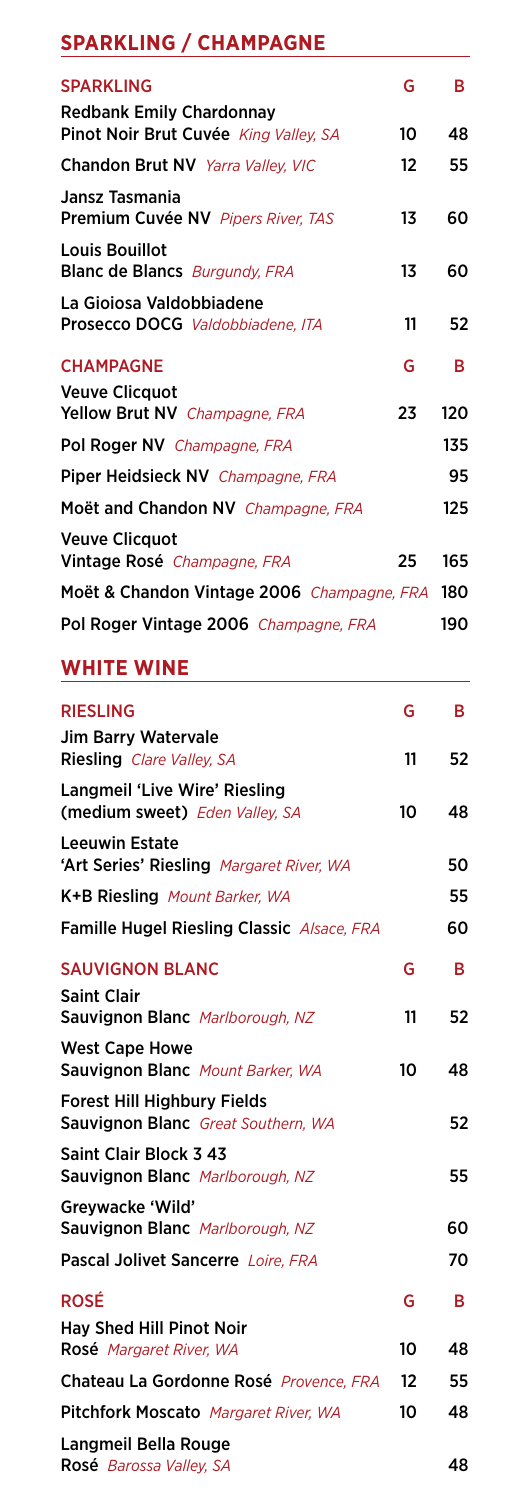| <b>CHARDONNAY</b>                                                                                 | G                 | B       |
|---------------------------------------------------------------------------------------------------|-------------------|---------|
| Forest Hill Chardonnay Great Southern, WA                                                         | $12 \overline{ }$ | 55      |
| William Fevre Petit Chablis Burgundy, FRA                                                         | 14                | 68      |
| <b>Robert Oatley Finisterre</b><br>Chardonnay Margaret River, WA                                  | 14                | 68      |
| Dog Ridge 'Butterfingers'<br>Chardonnay McLarenVale, SA                                           |                   | 50      |
| Oakridge "Willowlake"<br>Chardonnay Yarra Valley, VIC                                             |                   | 65      |
| <b>Fraser Gallop "Parterre"</b><br>Chardonnay Margaret River, WA                                  |                   | 65      |
| <b>Forest Hill Block 8</b><br>Chardonnay Great Southern, WA                                       |                   | 75      |
| <b>Vasse Felix Heytesbury</b><br>Chardonnay Margaret River, WA                                    |                   | 150     |
| Leeuwin Estate 'Art Series'<br>Chardonnay Margaret River, WA                                      |                   | 165     |
| <b>WHITE BLENDS</b>                                                                               | G                 | в       |
| <b>Hay Shed Hill Sauvignon</b><br><b>Blanc Semillon</b> Margaret River, WA                        | 10                | 48      |
| <b>Cape Mentelle Sauvignon</b><br><b>Blanc Semillon</b> Margaret River, WA                        | 12                | 55      |
| <b>Chaffey Bros. Düfte Punkt</b><br>Gewürztraminer Riesling<br>Weißer Herold Eden Valley, WA      | 10                | 48      |
| Vasse Felix Sauvignon<br><b>Blanc Semillon</b> Margaret River, WA                                 |                   | 48      |
| Hay Shed Hill Block 1 Semillon<br>Sauvignon Blanc Margaret River, WA                              |                   | 55      |
| John Duval 'Plexus' Marsanne<br>Rousanne Viognier Eden Valley, SA                                 |                   | 55      |
| <b>Famille Hugel Gentil Sylvaner</b><br>Pinot Blanc Gewürztraminer<br>Riesling Muscat Alsace, FRA |                   | 48      |
|                                                                                                   |                   |         |
| <b>OTHER WHITES</b><br>Jim Barry Assyrtiko Clare Valley, SA                                       | G<br>12           | в<br>55 |
| Hãhã Pinot Gris Hawkes Bay, NZ                                                                    | 11                | 52      |
| Yalumba Virgilius<br>Viognier Eden Valley, SA                                                     | 17                | 80      |
| <b>Brokenwood Semillon</b> Hunter Valley, NSW                                                     |                   | 55      |
| Corte Giara Pinot Grigio Veneto, ITA                                                              |                   | 48      |
| Vinum Chenin Blanc Stellenbosch, RSA                                                              |                   | 40      |
| Torres Viña Sol Parellada Penedes, ESP                                                            |                   | 40      |
| Redbank Fiano King Valley, VIC                                                                    |                   | 40      |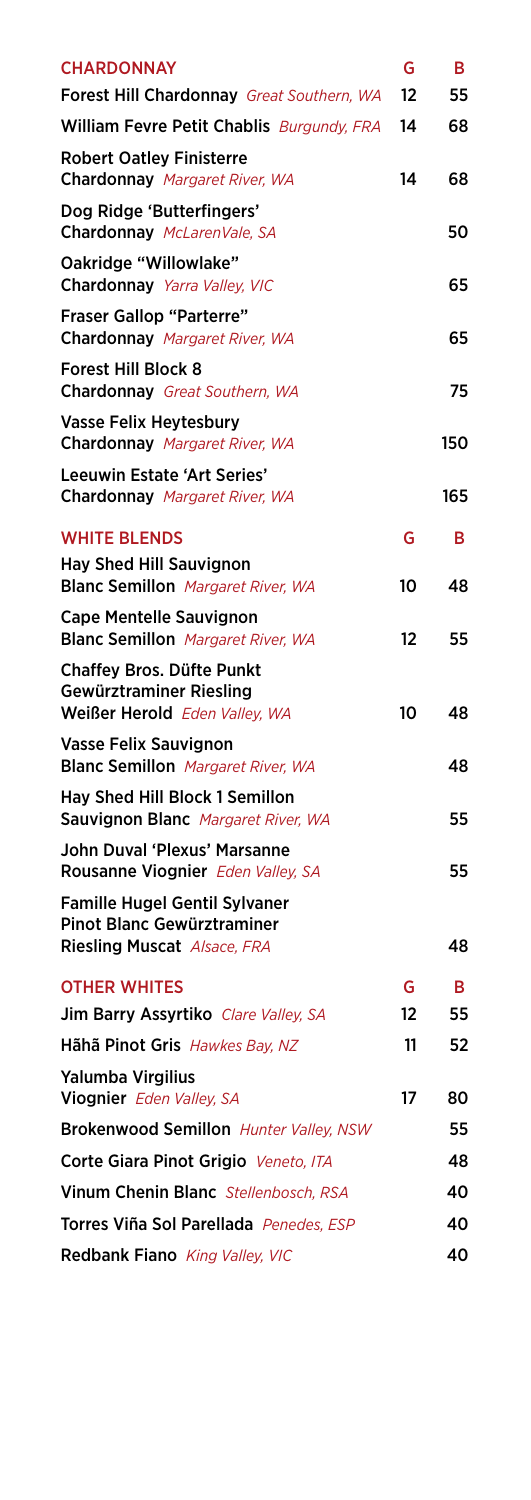## **RED WINE**

| <b>PINOT NOIR</b>                                                           | G  | B   |
|-----------------------------------------------------------------------------|----|-----|
| Tarrawarra Estate<br>Pinot Noir Yarra Valley, VIC                           | 11 | 52  |
| Singlefile<br>Pinot Noir Denmark, WA                                        | 13 | 60  |
| <b>Mount Difficulty Roaring Meg</b>                                         |    |     |
| Pinot Noir Central Otago, NZ                                                | 13 | 60  |
| West Cape Howe Single Vineyard<br>Pinot Noir Mount Barker, WA               |    | 60  |
| Dalrymple Pinot Noir Pipers River, TAS                                      |    | 65  |
| <b>Kooyong Estate</b><br>Pinot Noir Mornington Peninsula, VIC               |    | 90  |
| Lowburn Ferry Pinot Noir Central Otago, NZ                                  |    | 105 |
| <b>Faiveley Nuits St George</b><br>1er Cru "Vignerondes" 2014 Burgundy, FRA |    | 200 |
| <b>CABERNET</b>                                                             | G  | в   |
| O'Leary Walker<br>Cabernet Sauvignon Clare Valley, SA                       | 12 | 55  |
| <b>Heirloom Vinevards</b><br>Cabernet Sauvignon Coonawarra, SA              | 13 | 60  |
| <b>Vasse Felix</b><br>Cabernet Sauvignon Margaret River, WA                 | 17 | 80  |
| <b>Forest Hill</b><br>Cabernet Sauvignon Great Southern, WA                 |    | 60  |
| Ringbolt<br>Cabernet Sauvignon Margaret River, WA                           |    | 60  |
| Howard Park Leston<br>Cabernet Sauvignon Margaret River, WA                 |    | 75  |
| <b>Silver Palm</b><br>Cabernet Sauvignon Napa Valley, USA                   |    | 70  |
| <b>Fraser Gallop "Parterre"</b><br>Cabernet Sauvignon Margaret River, WA    |    | 75  |
| <b>Woodlands 'Margaret'</b><br>Cabernet Sauvignon Margaret River, WA        |    | 90  |
| Langmeil Jackaman's<br>Cabernet Sauvignon Barossa, SA                       |    | 120 |
| Leeuwin Estate 'Art Series'<br>Cabernet Sauvignon Margaret River, WA        |    | 135 |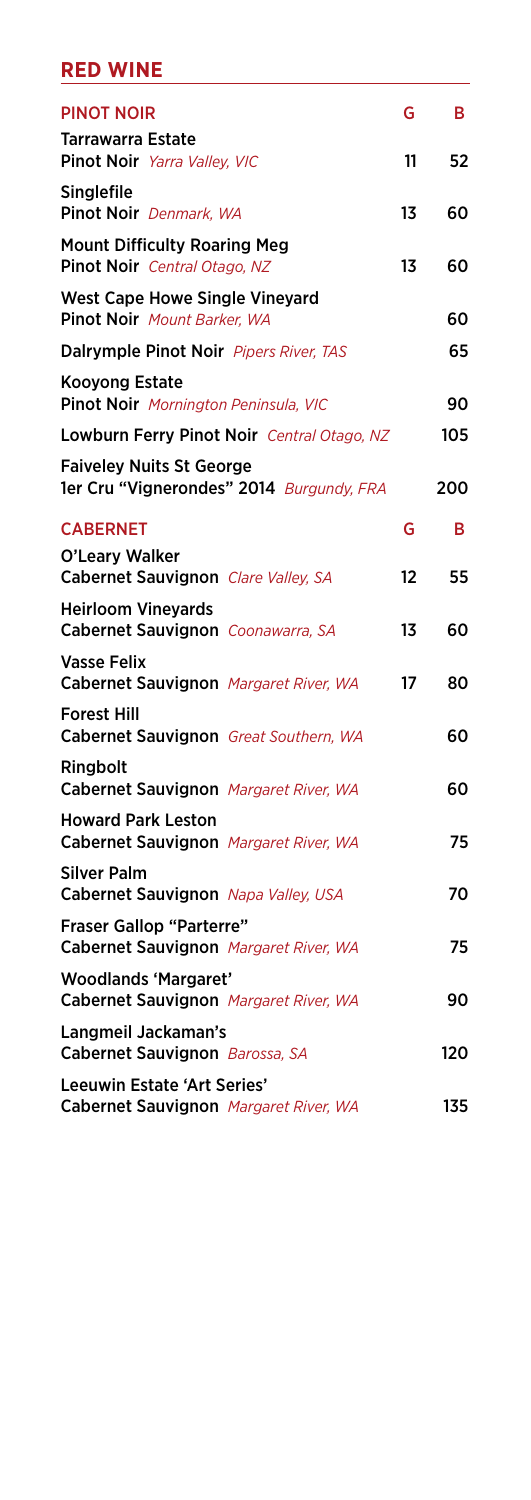| SHIRAZ/SYRAH                                                                    | G       | в   |
|---------------------------------------------------------------------------------|---------|-----|
| <b>West Cape Howe 'Two Steps'</b><br>Shiraz Mount Barker, WA                    | 12      | 55  |
| <b>Langmeil Prime</b><br>Cut Shiraz Barossa Valley, SA                          | 11      | 52  |
| Mr Riggs the Gaffer Shiraz<br>McLaren Vale, SA                                  | $12 \,$ | 55  |
| <b>Robert Oatley Finisterre</b><br>Syrah Great Southern, WA                     | 15      | 72  |
| <b>Dandelion Vineyards 'Lioness of</b><br>McLaren Vale' Shiraz McLaren Vale, SA |         | 55  |
| Forest Hill Estate Shiraz Great Southern, WA                                    |         | 50  |
| Heathcote Mail Coach Shiraz Heathcote, VIC                                      |         | 60  |
| Wirra Wirra Woodhenge<br>Shiraz McLaren Vale, SA                                |         | 65  |
| Kalleske Moppa Shiraz Barossa Valley, SA                                        |         | 65  |
| <b>Vidal Reserve Syrah</b><br>Gimblett Gravels Hawkes Bay, NZ                   |         | 75  |
| <b>E.Guigal Crozes Hermitage</b><br>Rouge Syrah Rhone, FRA                      |         | 85  |
| <b>Howard Park Scotsdale</b><br>Shiraz Great Southern, WA                       |         | 85  |
| John Duval Entity Shiraz Barossa Valley, SA                                     |         | 85  |
| <b>Bleasdale Powder Monkey</b><br>Shiraz Langhorne Creek, SA                    |         | 105 |
| <b>Bekkers Syrah</b> McLaren Vale, SA                                           |         | 180 |
| Mollydooker Velvet Glove<br>Shiraz 2016 McLaren Vale. SA                        |         | 285 |
| <b>RED BLENDS</b>                                                               | G       | в   |
| Wirra Wirra Church Block<br>Cabernet Shiraz Merlot McLaren Vale, SA             | 11      | 52  |
| <b>Hay Shed Hill</b><br>Cabernet Merlot Margaret River, WA                      | 10      | 48  |
| Jim Barry 'Barry Bros'<br>Shiraz Cabernet Clare Valley, SA                      | 11      | 52  |
| John Duval Plexus SGM Barossa Valley, SA                                        | 16      | 75  |
| <b>Cape Mentelle Trinders</b><br>Cabernet Merlot Margaret River, WA             | 13      | 60  |
| <b>Yalumba 'The Signature' Cabernet</b><br>Sauvignon Shiraz Barossa Valley, SA  |         | 120 |
| <b>Vasse Felix Tom Cullity Cabernet</b><br>Sauvignon Malbec Margaret River, WA  |         | 290 |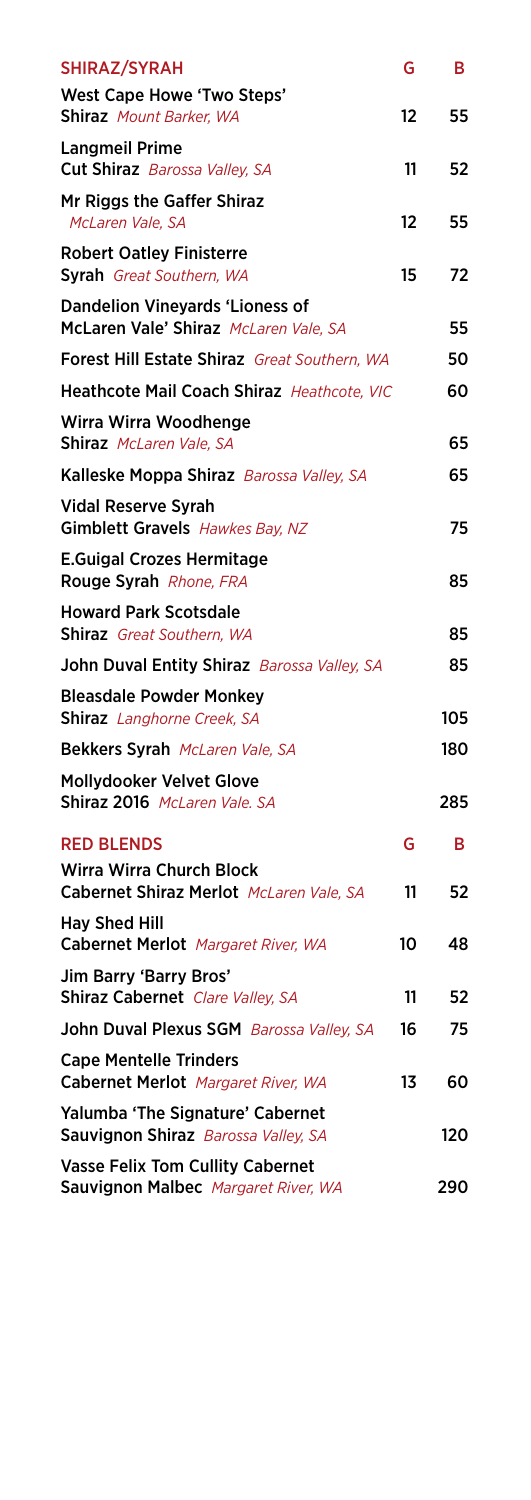| <b>OTHER REDS</b>                                                                       | G  | в    |
|-----------------------------------------------------------------------------------------|----|------|
| Alamos Malbec Mendoza, ARG                                                              | 10 | 48   |
| <b>Redbank Merlot</b> King Valley, SA                                                   | 10 | 48   |
| <b>Torres Altos Ibericos Crianza</b><br>Rioja Tempranillo Penedes, ESP                  | 11 | 52   |
| Poliziano Chianti DOCG Tuscanv. ITA                                                     | 11 | 52   |
| Prunotto Barbera D'alba Piedmont, ITA                                                   |    | 48   |
| Torres Seleccion de Torres Celeste Crianza<br>Ribera Del Duero Tempranillo Penedes, ESP |    | 60   |
| Hay Shed Hill Malbec Margaret River, WA                                                 |    | 48   |
| Isole E Olena Chianti Classico Tuscany, ITA                                             |    | 75   |
| Seghesio Sonoma Zinfandel Sonama Valley, USA                                            |    | 105  |
| Lamonts 'Black Monster'<br>Malbec Donnybrook, WA                                        |    | 85   |
| Wirra Wirra Absconder<br>Grenache McLaren Vale, SA                                      |    | 135  |
| <b>MUSEUM</b>                                                                           | G  | В    |
| 2014 Yalumba Octavius<br>Old Vine Shiraz Barossa Valley, SA                             | 50 | 240  |
| 2007 Jim Barry<br>The Armagh Shiraz Clare Valley, SA                                    |    | 550  |
| 2013 Yalumba Signature Cabernet<br>Shiraz 1500ml Barossa Valley, SA                     |    | 250  |
| <b>FORTIFIED</b>                                                                        |    | G    |
| <b>Galway Pipe</b>                                                                      |    | 9.5  |
| Seppeltsfield Para Grand 10 Year Old                                                    |    | 10.5 |
| <b>Bleasdale Fortis et Astutus</b>                                                      |    | 12.5 |
| <b>Penfolds Grandfather</b>                                                             |    | 12.5 |
| Yalumba FSW Botrytis Viognier                                                           |    | 10.0 |
| De Bortoli Noble One                                                                    |    | 12.0 |
| Seppeltsfield Schluck White Port                                                        |    | 8.5  |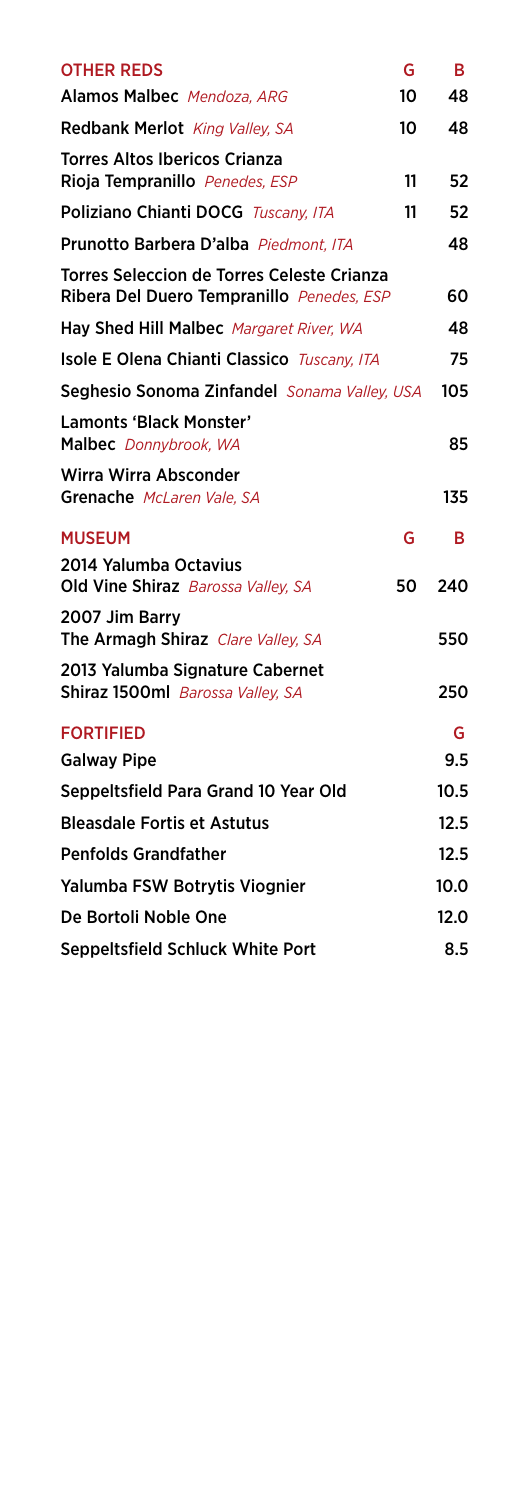# **COCKTAILS**

| <b>TRADITIONAL</b>                                                                          |    |
|---------------------------------------------------------------------------------------------|----|
| Cosmopolitan                                                                                | 19 |
| Absolut Citron vodka, Cointreau, cranberry juice<br>& fresh lime                            |    |
| <b>Dry Martini</b>                                                                          | 19 |
| Your choice of Absolut vodka or Beefeater 24<br>gin served with an olive or twist of lemon  |    |
| <b>Margarita</b>                                                                            | 19 |
| Olmeca tequila, Cointreau, fresh lime & sugar                                               |    |
| Mojito                                                                                      | 19 |
| Havana Club 3 anos, fresh lime, mint, sugar,<br>topped with soda                            |    |
| <b>ADELPHI'S FAVOURITES</b>                                                                 |    |
| Marooned                                                                                    | 16 |
| Cinzano Rossa, Campari, fresh orange juice                                                  |    |
| Castaway                                                                                    | 19 |
| Havana Club 3 anos rum, Blue Curcao, lemon juice, sugar,<br>coconut cream & pineapple juice |    |
| <b>Zesty Swede</b>                                                                          | 19 |
| Absolut vodka, Lemoncello, lemon juice & ginger beer                                        |    |
| 7 Year Sour                                                                                 | 19 |
| Havana Club 7yo rum, Lemon juice, sugar & egg white                                         |    |
| The Original Sin                                                                            | 19 |
| Bourbon, Pinot Noir, lemon juice, sugar, blueberries                                        |    |
| <b>Blockbuster</b>                                                                          | 19 |
| Havana Club especial rum, Kahlua, Baileys, milk & salted<br>caramel topped with popcorn     |    |

# Lotus Club Special 19 Makers Mark Bourbon whisky, Ricard & bitters The John McClane 19 Beefeater gin, aperol, elderflower liqueuer, fresh grapefruit juice Canadian Sour 19

Canadian club whisky, lemon juice, rosemary syrup, maple syrup, egg white, Orange marmalade & orange juice Hot 'or' Not 20

# Olmeca reposado tequila, elderflower liqueuer, lime juice, sugar, chilli The Cracked Martini 22

Hendricks gin, cucumber, lime juice, salt & pepper

#### Adelphi's Antidote 22

Laphroaig whisky, lemon juice, honey syrup, ginger tea ice blocks

> *ASK YOUR BARTEDNER TO WHIP UP ANY UNLISTED SPECIALTY!*